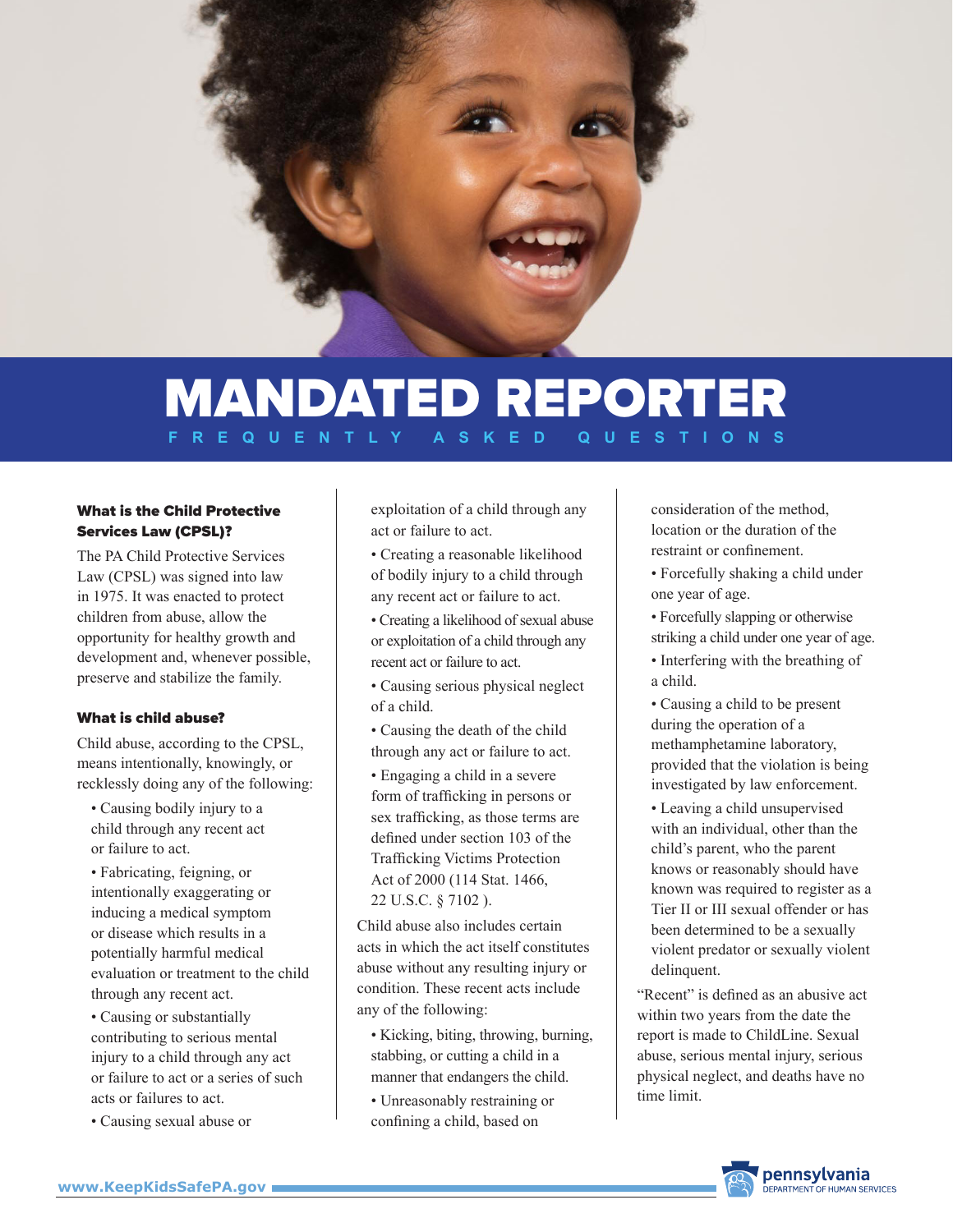

# MANDATED REPORTER | FREQUENTLY ASKED QUESTIONS

#### Who can be a perpetrator?

A perpetrator of child abuse can be a:

- child's parent;
- spouse or former spouse of the parent;
- paramour or former paramour of the parent;

• person 14 years of age or older responsible for the welfare of a child or having direct contact with children as an employee of child care services, a school, or through a program, activity or service, such as a baby sitter or day care staff person;

• individual residing in the same home as the child who is at least 14 years of age;

• relative who is 18 years of age or older who does not reside in the same home as the child, but is related within the third degree of consanguinity or affinity by birth or adoption to the child; or

• an individual 18 years of age or older who engages a child in severe forms of trafficking in persons or sex trafficking, as those terms are defined under section 103 of the Trafficking Victims Protection Act of 2000 (114 Stat. 1466, 22 U.S.C. § 7102).

A perpetrator of child abuse for failure to act can be a:

- child's parent:
- spouse or former spouse of the parent;
- paramour or former paramour of the parent; or
- person 18 years of age or older who is responsible for the child's welfare or who resides in the same home as the child.

Mandated reporters do not have to determine whether or not the person meets the definition of perpetrator in order to make the report.

#### Who is a mandated reporter?

The following adults are considered mandated reporters and are required to report suspected child abuse if they have reasonable cause to suspect that a child is a victim of child abuse:

• A person licensed or certified to practice in any health-related field under the jurisdiction of the Department of State.

• A medical examiner, coroner, or funeral director.

• An employee of a health care facility or provider licensed by the Department of Health who is engaged in the admission, examination, care, or treatment of individuals.

- A school employee.
- An employee of a child care service who has direct contact with children in the course of employment.

• A clergyman, priest, rabbi, minister, Christian Science practitioner, religious healer, or spiritual leader of any regularly established church or other religious organization.

- An individual paid or unpaid — who, on the basis of the individual's role as an integral part of a regularly scheduled program, activity, or service, is a person responsible for the child's welfare or has direct contact with children.
- An employee of a social services agency who has direct contact with children in the course of employment.
- A peace officer or law enforcement official.
- An emergency medical services provider certified by the Department of Health.
- An employee of a public library who has direct contact with children in the course of employment.
- An individual supervised or managed by a person listed above, who has direct contact with children in the course of employment.
- An independent contractor who has direct contact with children.
- An attorney affiliated with an agency, institution, organization or other entity, including a school or regularly established religious organization that is responsible for the care, supervision, guidance, or control of children.

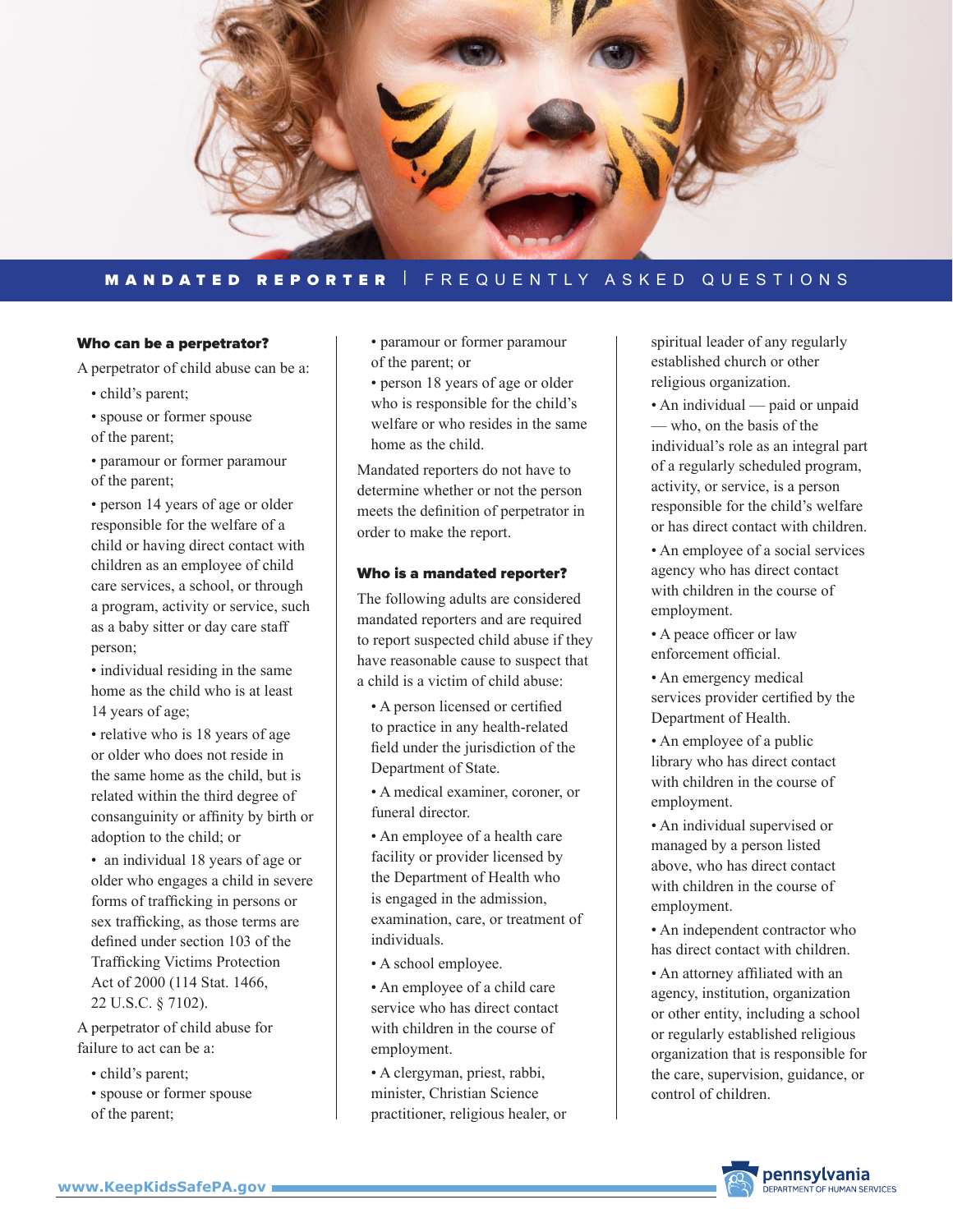

## MANDATED REPORTER | FREQUENTLY ASKED QUESTIONS

#### • A foster parent.

• An adult family member who is a person responsible for the child's welfare and provides services to a child in a family living home, community home for individuals with an intellectual disability or host home for children which are subject to supervision or licensure by the department under Articles IX and X of the Human Services Code.

# When must mandated reporters make a report?

Mandated reporters are required to make a report of suspected child abuse if they have reasonable cause to suspect that a child is a victim of child abuse under any of the following circumstances:

• They come into contact with the child in the course of employment, occupation, and practice of a profession or through a regularly scheduled program, activity or service.

• They are directly responsible for the care, supervision, guidance, or training of the child, or are affiliated with an agency, institution, organization, school, regularly established church, or religious organization or other entity that is directly responsible for the care, supervision, guidance, or training of the child.

• A person makes a specific disclosure to the mandated reporter that an identifiable child is the victim of child abuse.

• An individual 14 years of age or older makes a specific disclosure to the mandated reporter that the individual has committed child abuse. It is not required that the child come before the mandated reporter in order to make a report of suspected child abuse nor are they required to identify the person responsible for the child abuse to make a report of suspected child abuse.

## What if a mandated reporter has general concerns about a child, but does not suspect abuse?

Concerns related to the safety of children including, but not limited to inadequate housing, clothing, and supervision, can be referred to ChildLine or the county children and youth agency for assessment as general protective services cases.

#### How do mandated reporters report suspected child abuse?

Mandated reporters must make an immediate and direct report of suspected child abuse to ChildLine either electronically at <www.compass.state.pa.us/cwis>or by calling 1-800-932-0313.

Does anyone within my institution, school, facility, or agency need to be notified after a report is made?

After making the report to ChildLine, mandated reporters are required to immediately thereafter notify the person in charge of the institution, school, facility, or agency or the designated agent of the person in charge.

## What else must be done after making a report to ChildLine?

If an oral report was made to ChildLine, a report of suspected child abuse (CY 47) must also be completed and forwarded to the county children and youth agency within 48 hours after making the report. This form can be obtained at www.KeepKidsSafe.pa.gov or from the children and youth agency. If a report is made electronically, no CY-47 is required to be completed.

# Does a mandated reporter have to know for sure that the child was abused?

A mandated reporter is responsible to make the report when they suspect a child is a victim of abuse.

# Are mandated reporters required to report when they learn of the abuse from someone other than the child who was allegedly abused?

Nothing requires a child to come before the mandated reporter in order to make a report.